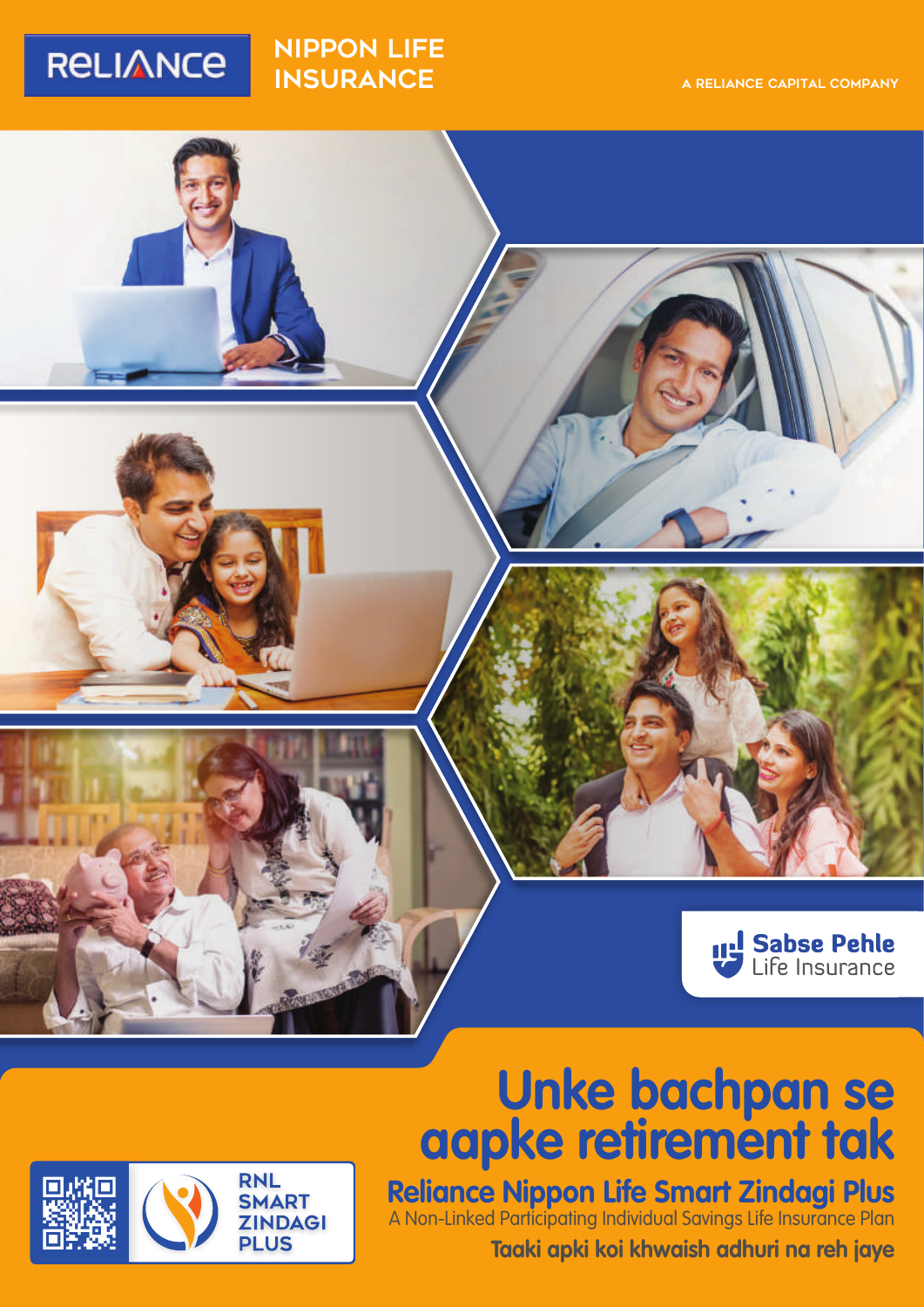### **Reliance Nippon Life Smart Zindagi Plus**

A Non-Linked Participating Individual Life Savings Insurance Plan

**You work hard to provide a comfortable life and a secure future for yourself and your family. But in today's world, savings alone are not enough to fulfil your growing needs. In case of unforeseen events like unfortunate demise, you need to have a plan for the financial protection of your family and to safeguard their future needs. You may need the support of a supplementary source of income to manage your needs and secure your later years.** 

**Reliance Nippon Life Smart Zindagi Plus (UIN-121N143V01)** is a tailor-made plan to provide you with life cover throughout the policy term along with a secondary source of regular income for your varying needs – be it covering growing expenses with an immediate flow of income or deferring your income stream to ensure a secure retirement.

The plan can help you maintain your lifestyle while providing long-term financial protection for you and your family.

### **Key benefits of Reliance Nippon Life Smart Zindagi Plus**



**Protection for your family:** Enjoy a life cover till the age of 85 years.



#### **Choose between two variants at inception, based on your income needs:**

- **Deferred Income Variant –** Get Accrued Compound Reversionary Bonus, if any as a lumpsum benefit at the end of the Premium Payment Term and thereafter Cash Bonus, if any, is payable to fulfill your retirement needs.
- **Immediate Income Variant –** Get Cash Bonus, if any, from the end of first policy year to supplement your family income.



#### **Flexibility to receive bonuses as per your needs**

- Immediate Payout
- Convert to Paid Up Addition (PUA)\*



**Create a legacy for your family:** Fulfil your family's long-term financial goals with a lumpsum Maturity Benefit.



**Pay for a limited period** of 10, 12, 15 or 20 years and enjoy life cover for entire Policy Term.



#### **Enhance your protection with Riders**

**Tax benefits:** Tax benefits may be applicable as per prevailing income tax laws. Tax laws are subject to change. Please consult a tax advisor.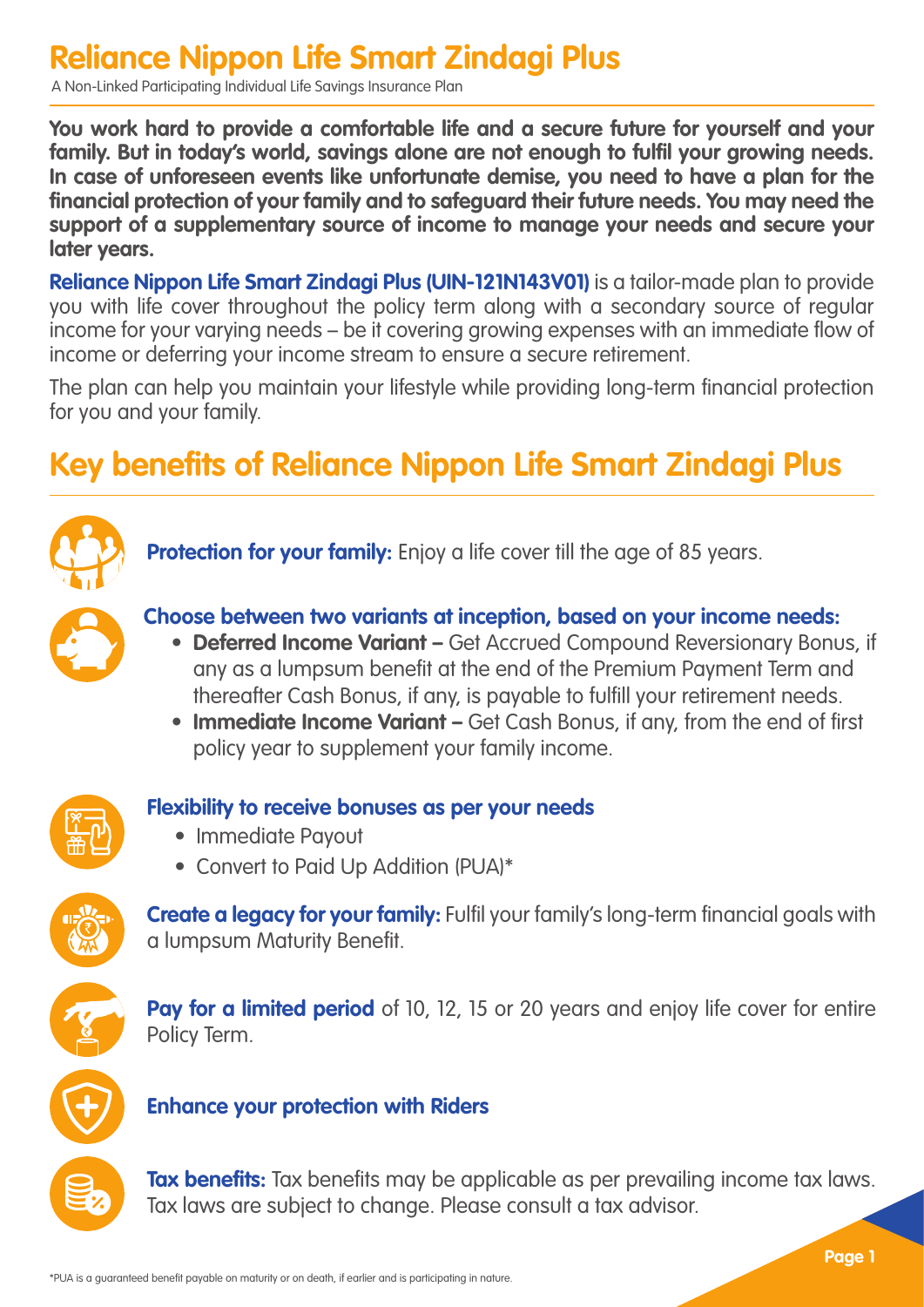### **Reliance Nippon Life Smart Zindagi Plus at a glance**

#### **The plan offers a choice of two variants:**

- Deferred Income Variant
- Immediate Income Variant

A variant must be selected at application stage or before inception of the policy. After inception of a policy, variant chosen cannot be altered subsequently during the Policy Term.

| <b>Parameters</b>                       | <b>Minimum</b>                             | <b>Maximum</b>                                                     |
|-----------------------------------------|--------------------------------------------|--------------------------------------------------------------------|
| Age <sup>1</sup> at Entry (in years)    | 18                                         | 50 (for PPT 20)<br>55 (other PPT options)                          |
| Age <sup>1</sup> at Maturity (in years) | 85                                         |                                                                    |
| <b>Base Sum Assured (₹)</b>             | 2,50,000                                   | No limit (subject to Board<br><b>Approved Underwriting Policy)</b> |
| Annualized Premium (₹)                  | 35,000                                     | No limit (subject to Board<br><b>Approved Underwriting Policy)</b> |
| <b>Premium Payment Frequency</b>        | Yearly, Half-yearly, Quarterly and Monthly |                                                                    |
| <b>Policy Term (in years)</b>           |                                            | 85 - Age <sup>1</sup> at Entry of Life Assured                     |
| Premium Payment Term (PPT) (in years)   | 10 / 12 / 15 / 20                          |                                                                    |

<sup>1</sup>All the references to age are as on last birthday. The product shall be available for both online and offline sale.

### **How does this plan work?**

### **Deferred Income Variant**

**Example 1:** Amit aged 40 years, an established businessman is looking for a plan to take care of his retirement needs as well as to build a financial legacy for his family. Amit opts for **Reliance Nippon Life Smart Zindagi Plus with:**

| <b>Premium Payment Term</b> | 15 years   |
|-----------------------------|------------|
| <b>Policy Term</b>          | 45 years   |
| <b>Annual Premium</b>       | ₹1,00,000  |
| <b>Base Sum Assured</b>     | ₹17,23,247 |



**Scenario I:** At the end of the Premium Payment Term, Amit decides to take the **Accrued Compound Reversionary Bonus, if any,** as an **Immediate Payout** to meet his immediate financial needs.

Amit shall also receive Cash Bonus, if any, from the end of 16<sup>th</sup> policy year till the age of 85 years, to fulfill his retirement income needs.

At Maturity of the policy, Amit shall receive the aggregate of Sum Assured on Maturity and Terminal Bonus, if any.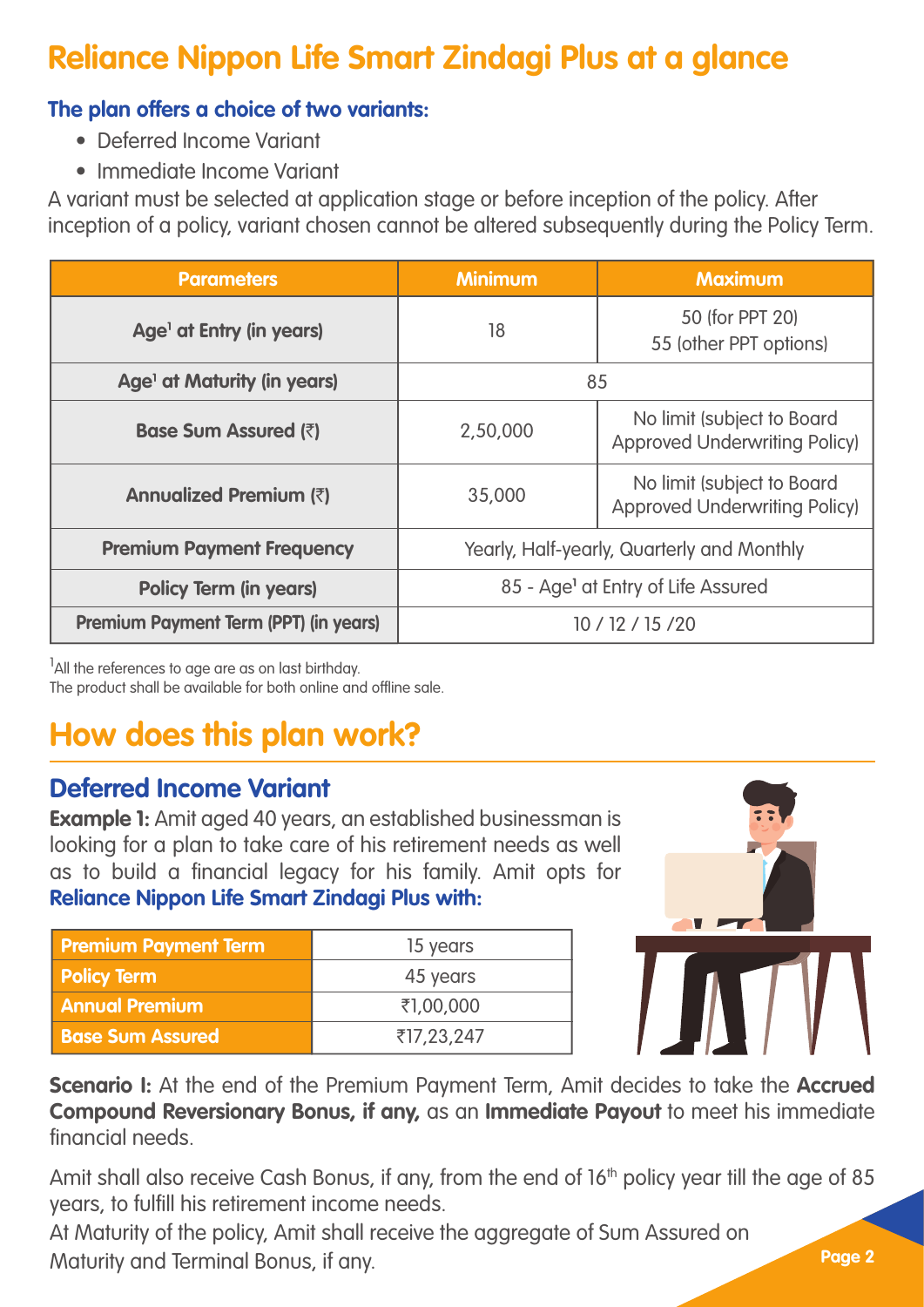

The premium mentioned above is for a healthy male and is exclusive of any loadings and taxes.

**Benefits:** Amit will receive the total benefits throughout the Policy Term as specified in the table below, provided the policy is in-force i.e. all due premiums have been paid.

| <b>Benefit</b>                                        | Amount (in $\bar{z}$ ) @8% | Amount (in $\bar{z}$ ) @4% |
|-------------------------------------------------------|----------------------------|----------------------------|
| Accrued Compound Reversionary Bonus at end of PPT (A) | 5,62,143                   | 1.90.081                   |
| Sum Assured at Maturity (B)                           | 17,23,247                  | 17,23,247                  |
| Total Cash Bonus after PPT (C)                        | 18,45,771                  | 5,21,629                   |
| <b>Terminal Bonus at Maturity (D)</b>                 | 54.28.228                  | 10.85.646                  |
| Total Benefit (A+B+C+D)                               | 95,59,389                  | 35,20,603                  |
| <b>Total Premiums Paid</b>                            | 15,00,000                  | 15,00,000                  |

Note: Above illustration has been determined using assumed investment return at 4% p.a. and 8% p.a. These returns are not guaranteed and do not indicate the upper or lower limits.

**Scenario II:** Amit decides to convert the **Accrued Compound Reversionary Bonus, if any,** payable at the end of the Premium Payment Term to **Paid Up Addition (PUA)**

Amit receives Cash Bonuses, if any, from the end of 16<sup>th</sup> policy year till the age of 85 years, to fulfill his retirement income needs.

At Maturity of the policy, he shall receive the aggregate of Sum Assured on Maturity, Attached PUA and Terminal Bonus, if any.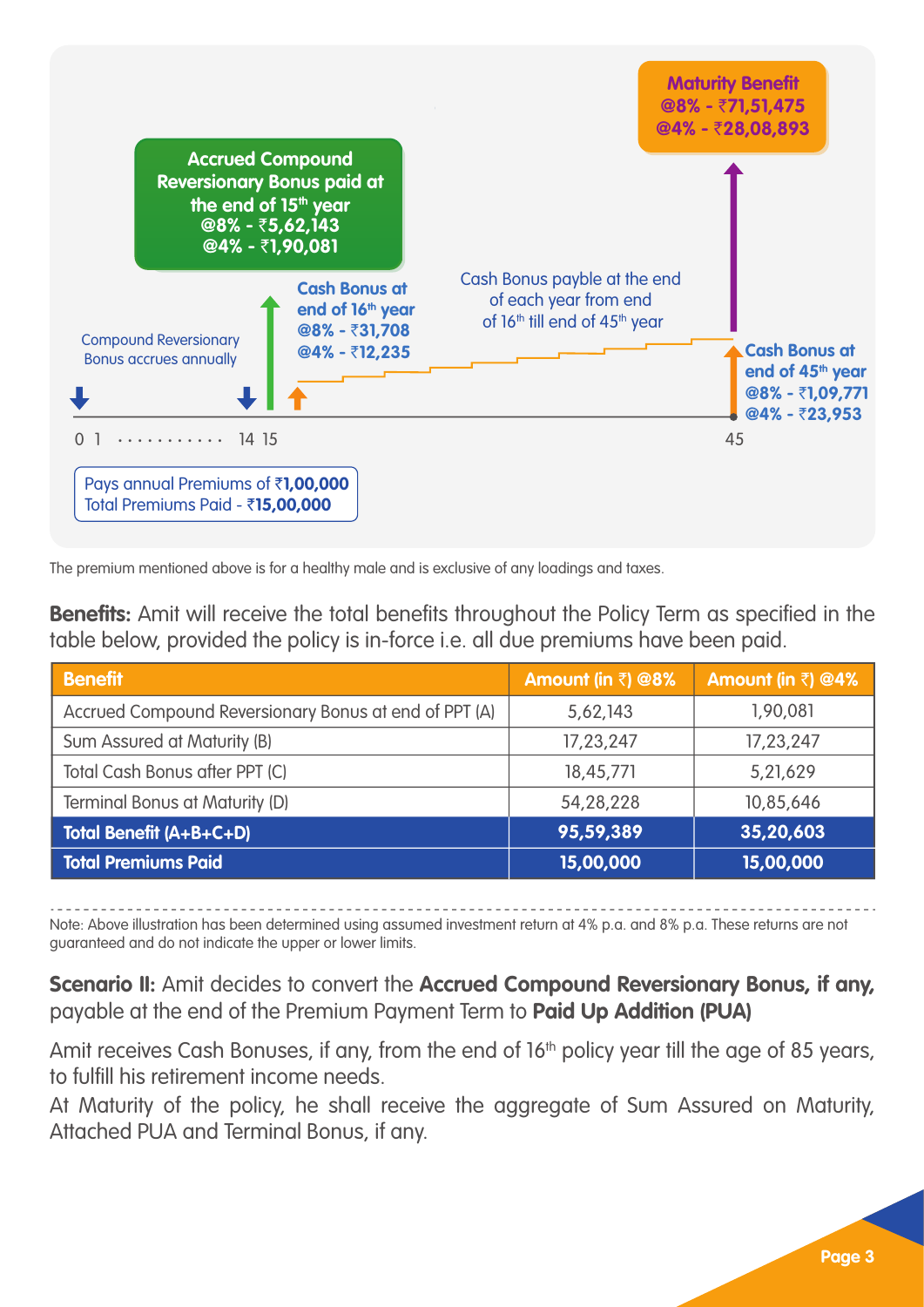

The premium mentioned above is for a healthy male and is exclusive of any loadings and taxes.

**Benefits:** Amit will receive the total benefits throughout the Policy Term as specified in the table below, provided the policy is in-force i.e. all due premiums have been paid.

| <b>Benefit</b>                              | Amount (in $\bar{z}$ ) @8% | Amount (in ₹) @4% |
|---------------------------------------------|----------------------------|-------------------|
| PUA at Maturity (A)                         | 7.08.300                   | 2,39,502          |
| Sum Assured at Maturity (B)                 | 17,23,247                  | 17,23,247         |
| Total Cash Bonus after PPT (C) <sup>2</sup> | 28.59.276                  | 6,65,880          |
| Terminal Bonus at Maturity (D)              | 54.28.228                  | 10.85.646         |
| Total Benefit (A+B+C+D)                     | 1,07,19,051                | 37, 14, 275       |
| <b>Total Premiums Paid</b>                  | 15,00,000                  | 15,00,000         |

<sup>2</sup> Total Cash Bonus, if any, is inclusive of Cash Bonus on Base Sum Assured and Attached PUA, if any,

Note: Above illustration has been determined using assumed investment return at 4% p.a. and 8% p.a. These returns are not guaranteed and do not indicate the upper or lower limits.

#### **Immediate Income Variant**

**Example 2:** Rahul aged 40 years, an established businessman is looking for a secondary income to support his family's expenses. Rahul opts for **Reliance Nippon Life Smart Zindagi Plus** with:

| <b>Premium Payment Term</b> | 15 years   |
|-----------------------------|------------|
| <b>Policy Term</b>          | 45 years   |
| <b>Annual Premium</b>       | ₹1,00,000  |
| <b>Base Sum Assured</b>     | ₹17,23,247 |

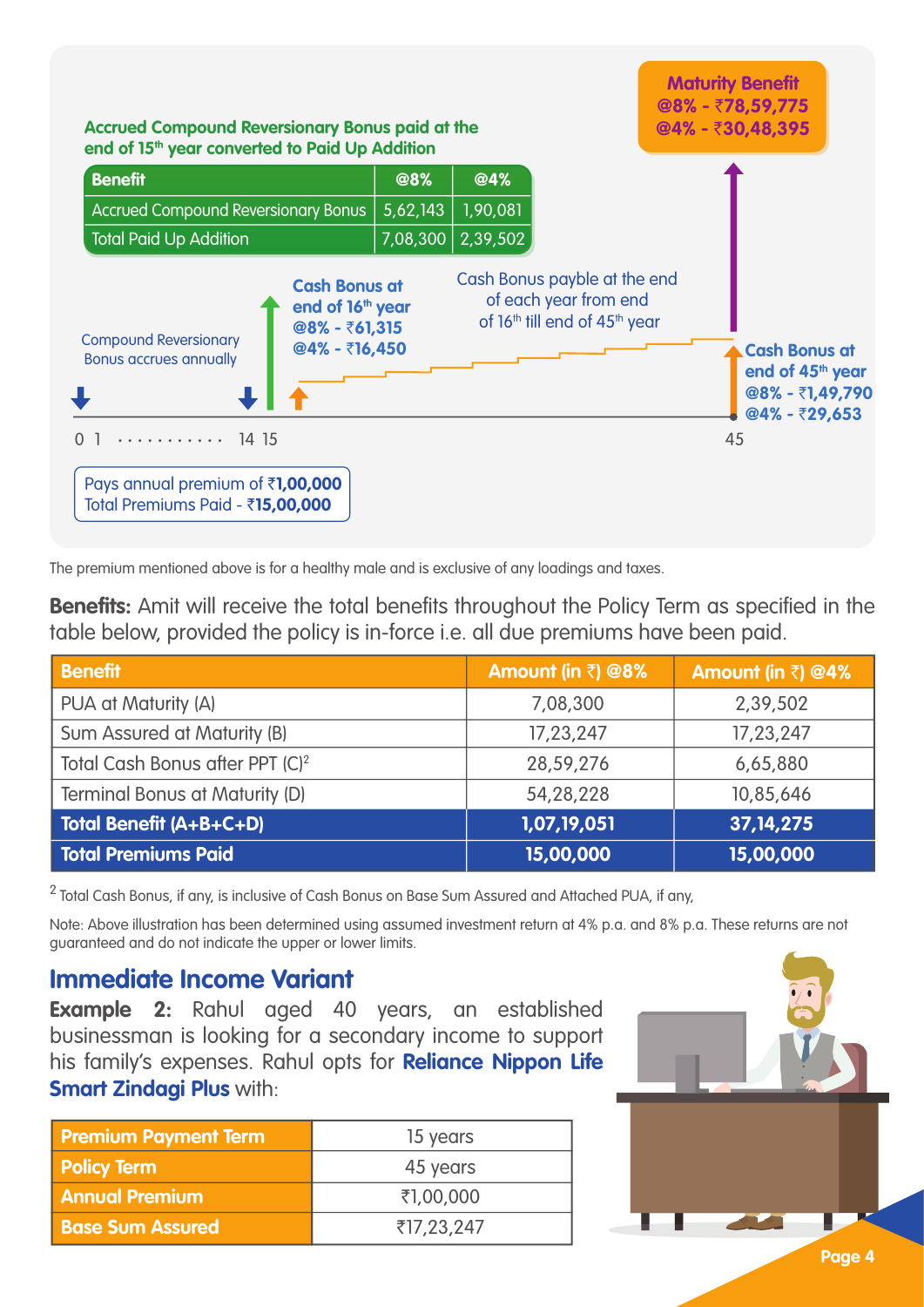**Scenario I:** Rahul decides to take the **Cash Bonus, if any,** as an **Immediate Payout** to meet his immediate financial needs.

Rahul shall receive Cash Bonus, if any, from the end of 1st policy year till the age of 85 years, which will provide a supplementary income for his family.

At Maturity of the policy, Rahul shall receive the aggregate of Sum Assured on Maturity and Terminal Bonus, if any.



The premium mentioned above is for a healthy male and is exclusive of any loadings and taxes.

**Benefits:** Rahul will receive the total benefits throughout the Policy Term as specified in the table below, provided the policy is in-force i.e. all due premiums have been paid.

| <b>Benefit</b>                                       | Amount (in $\bar{z}$ ) @8% | Amount (in ₹) @4% |
|------------------------------------------------------|----------------------------|-------------------|
| Total Cash Bonus during policy term (A) <sup>2</sup> | 22, 18, 165                | 6,72,068          |
| Sum Assured at Maturity (B)                          | 17,23,247                  | 17,23,247         |
| Terminal Bonus at Maturity (C)                       | 55,14,390                  | 10.85.646         |
| <b>Total Benefit (A+B+C)</b>                         | 94,55,802                  | 34,80,961         |
| <b>Total Premiums Paid</b>                           | 15,00,000                  | 15,00,000         |

<sup>2</sup> Total Cash Bonus, if any, is inclusive of Cash Bonus on Base Sum Assured and Attached PUA, if any,

Note: Above illustration has been determined using assumed investment return at 4% p.a. and 8% p.a. These returns are not guaranteed and do not indicate the upper or lower limits.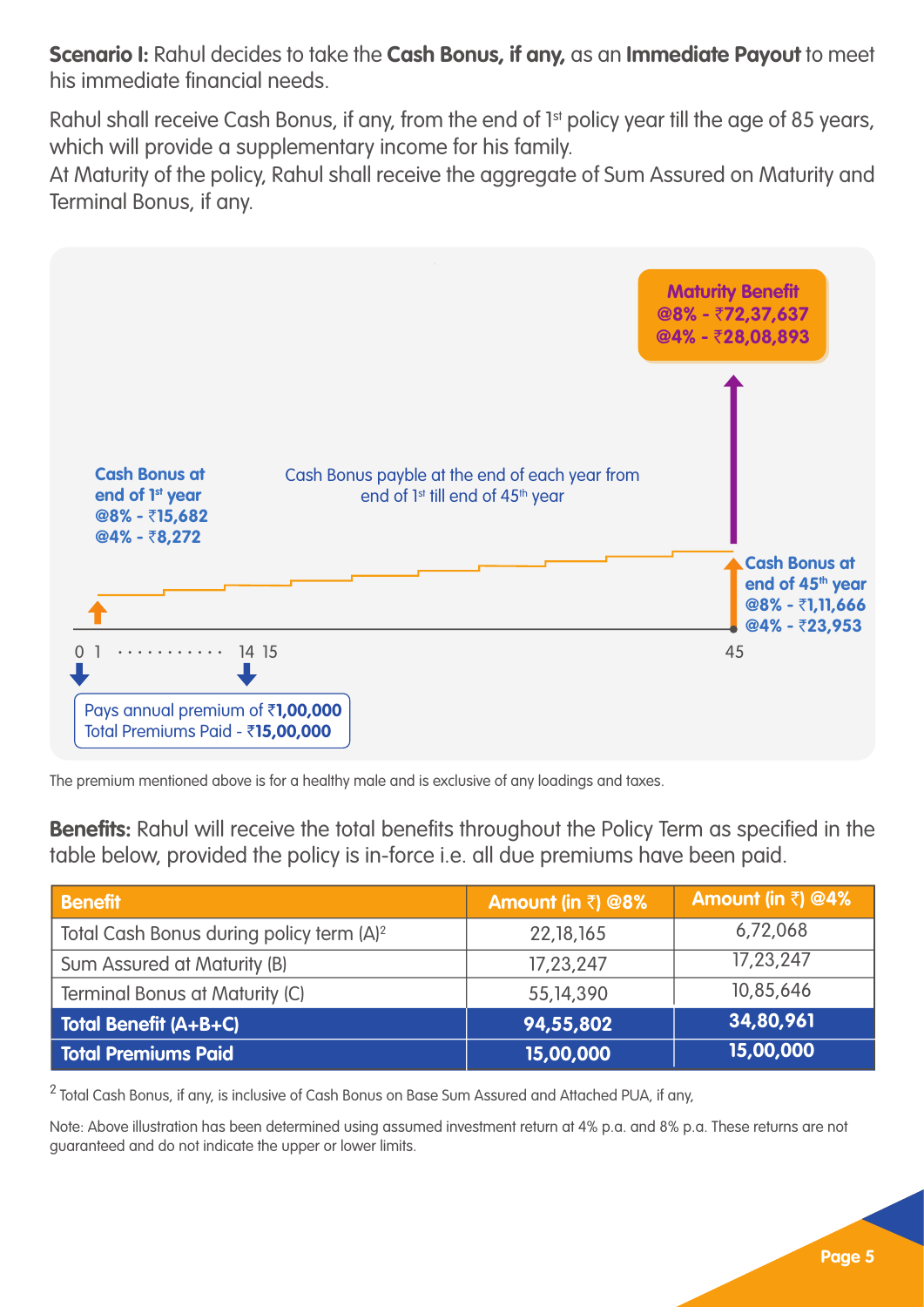**Scenario II:** Rahul decides to convert the **Cash Bonus, if any,** into **Paid Up Addition (PUA)** up to the age of 60 years and receive enhanced income from the age of 61 years.

Rahul shall receive Cash Bonus, if any, from the age of 61 years (i.e. end of 21st policy year) till the age of 85 years to meet his retirement income needs.

At Maturity of the policy, he shall receive the aggregate of Sum Assured on Maturity, Attached PUA and Terminal Bonus, if any.



The premium mentioned above is for a healthy male and is exclusive of any loadings and taxes.

**Benefits:** Rahul will receive the total benefits throughout the Policy Term as specified in the table below, provided the policy is in-force i.e. all due premiums have been paid.

| <b>Benefit</b>                                       | Amount (in $\bar{z}$ ) @8% | Amount (in ₹) @4% |
|------------------------------------------------------|----------------------------|-------------------|
| PUA at maturity (A)                                  | 10,57,903                  | 3.42.079          |
| Sum Assured at Maturity (B)                          | 17.23.247                  | 17.23.247         |
| Total Cash Bonus after age 60 years (C) <sup>2</sup> | 29.90.329                  | 6,32,667          |
| Terminal Bonus at Maturity (D)                       | 55,14,390                  | 10.85.646         |
| Total Benefit (A+B+C+D)                              | 1,12,85,869                | 37,83,639         |
| Total Premiums Paid                                  | 15,00,000                  | 15,00,000         |

 $2$  Total Cash Bonus, if any, is inclusive of Cash Bonus on Base Sum Assured and Attached PUA, if any.

Note: Above illustration has been determined using assumed investment return at 4% p.a. and 8% p.a. These returns are not guaranteed and do not indicate the upper or lower limits.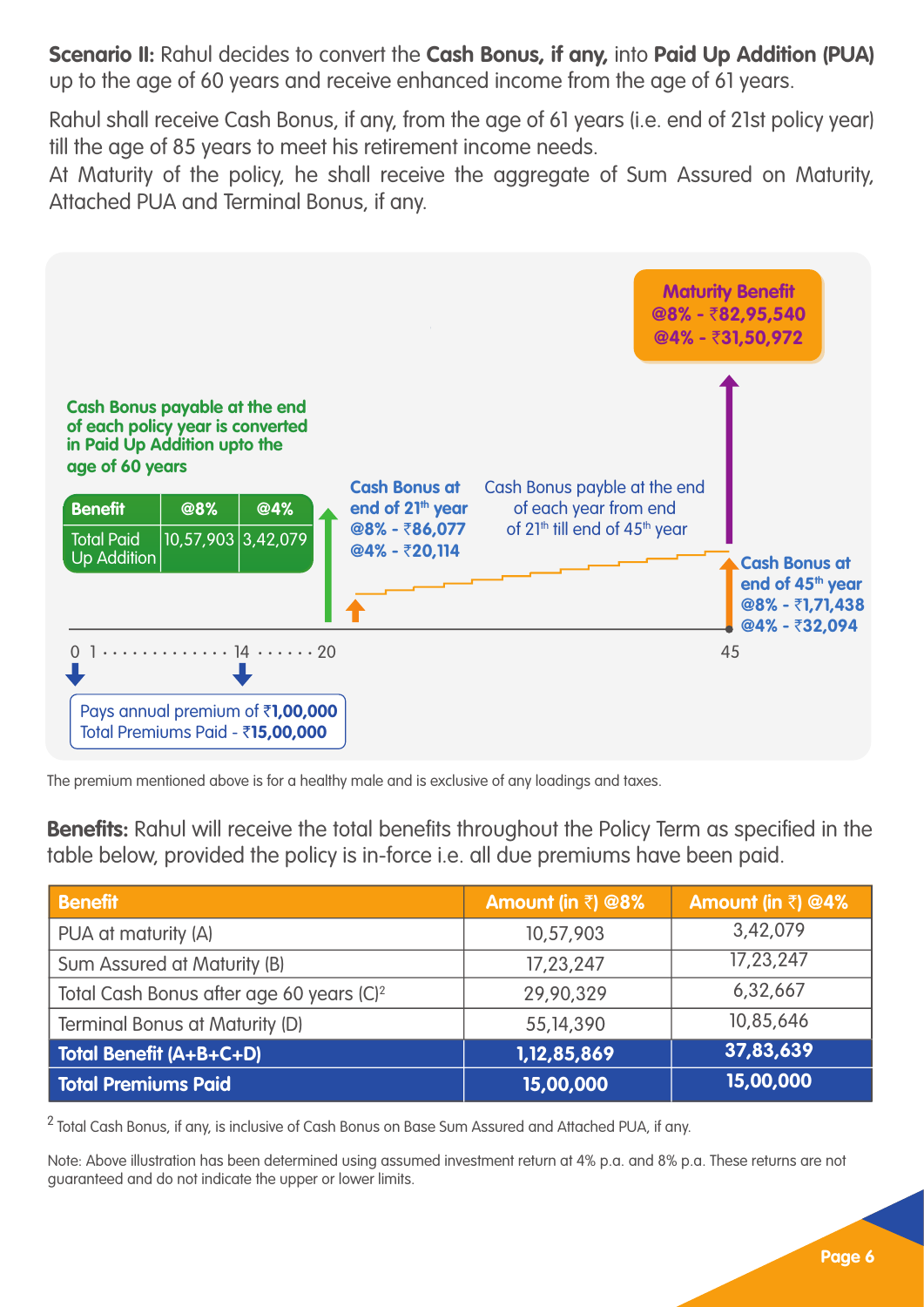### **Benefits in detail**

#### **• Bonus**

The plan would participate in the profits by the way of Cash Bonus, Compound Reversionary Bonus and Terminal Bonus, if any. The bonuses declared, if any, by the company are not guaranteed and may vary based on surplus emerging in the With-profits (or Participating) Fund. There are three types of bonus available under the plan depending on the variant chosen:

**1. Compound Reversionary Bonus (applicable only under Deferred Income Variant):**  Compound Reversionary Bonus rate, if any, shall be declared annually and shall apply to Base Sum Assured and Accrued Compound Reversionary Bonuses, if any. The accrued Compound Reversionary Bonus, if any, shall be payable at the end of Premium Payment Term or on Death, if earlier.

#### **2. Cash Bonus:**

- **Deferred Income Variant:** Post completion of Premium Payment Term, Cash Bonus rate, if any, shall be declared annually and shall apply to Base Sum Assured and Attached PUA, if any. The Cash Bonus, if any shall be payable at the end of each policy year till the end of the Policy Term. Separate Cash Bonus, if any, rates shall be declared for Base Sum Assured and PUA.
- **Immediate Income Variant:** Cash bonus rate, if any, shall be declared annually and shall apply to Base Sum Assured and Attached PUA, if any. The Cash Bonus, if any shall be payable from the end of the 1<sup>st</sup> policy year till the end of the Policy Term. Separate Cash Bonus rates, if any, shall be declared for Base Sum Assured and PUA.

**3. Terminal Bonus:** For fully paid up policies, Terminal Bonus, if any, shall apply to Base Sum Assured and shall be payable on Maturity, Death or Surrender after the end of Premium Payment Term.

#### **• Survival Benefit**

#### **1. Deferred Income Variant**

Provided a policy is In-force i.e. all due premiums have been paid

- At the end of the Premium Payment Term, Accrued Compound Reversionary Bonus, if any shall be payable as a lumpsum.
- Post Premium Payment Term, Cash Bonuses, if any, at the rates declared by the company, shall be payable at the end of each policy year till the end of the Policy Term.

#### **2. Immediate Income Variant:**

Provided a policy is in-force i.e. all due premiums have been paid. Cash bonuses, if any at the rate declared by the company, shall be payable at the end of each policy year till end of the policy term.

#### **Options to receive Accrued Compound Reversionary Bonus (under Deferred Income Variant only)**

The Policyholder has following two options with respect to Accrued Compound Reversionary Bonus payable at the end of the Premium Payment Term: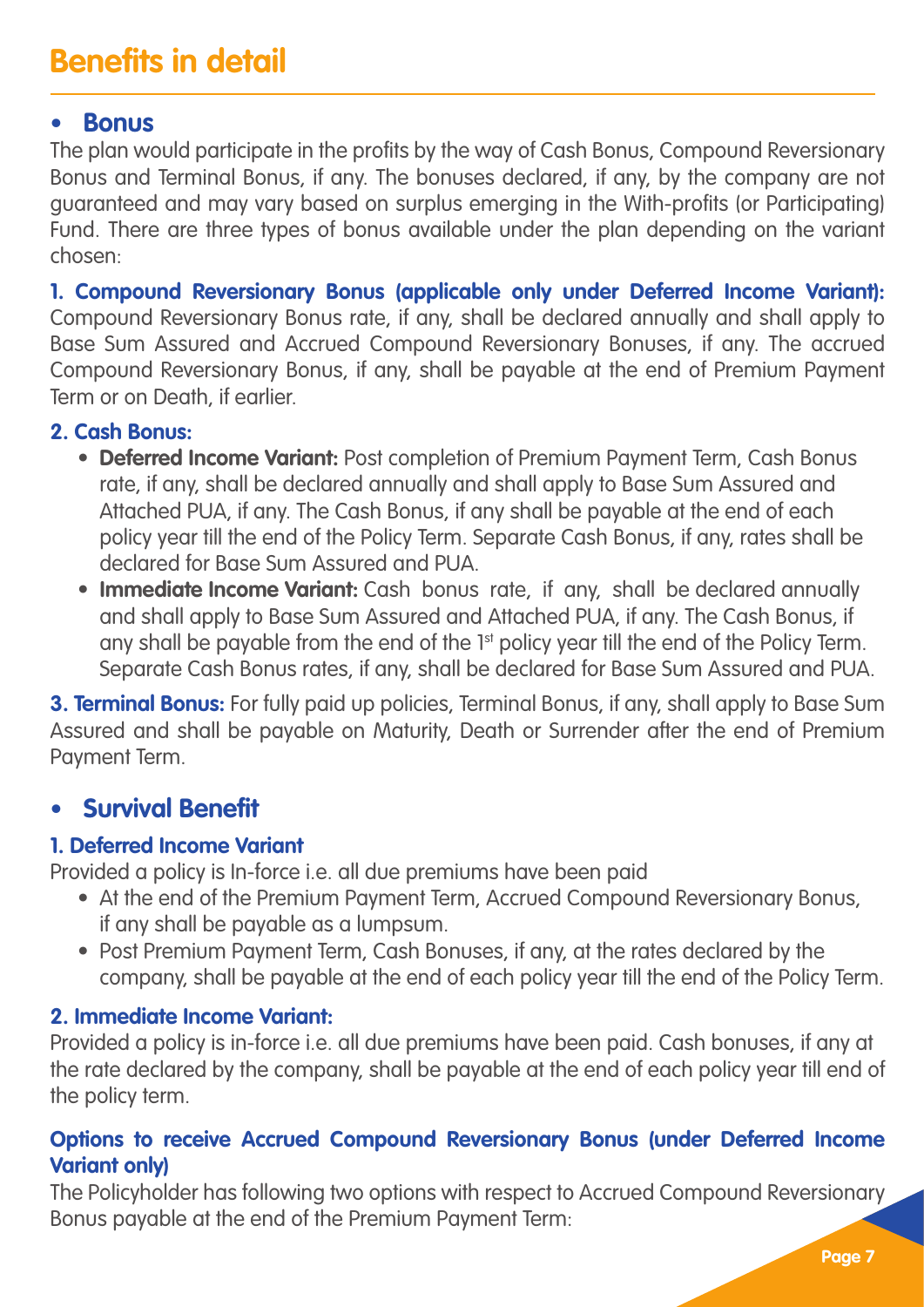**1. Immediate Payout -** The Accrued Compound Reversionary Bonus, if any, is paid as a lumpsum at the end of the Premium Payment Term.

**2. Convert into Paid Up Addition (PUA) -** The Accrued Compound Reversionary Bonus, if any, payable at the end of the Premium Payment Term, is be converted into a PUA by multiplying Accrued Compound Reversionary Bonus with corresponding applicable PUA Conversion Factor.

The Policyholder can select one of the above options at proposal stage. However, the Policyholder will have the choice to change the option from Immediate Payout to PUA or vice-versa at any time during the Premium Payment Term.

#### **Option to receive Cash Bonus**

The Policyholder has following two options with respect to Cash Bonus:

**1. Immediate Payout -** Cash bonus, if any, is paid to the Policyholder.

**2. Convert into Paid Up Addition (PUA) -** Cash Bonus, if any, is converted into PUA by multiplying Cash Bonus with corresponding applicable PUA Conversion Factor.

The Policyholder can select one of the above options at proposal stage. However, the Policyholder will have the choice to change the option from Immediate Payout to PUA or vice-versa at any time during the Policy Term.

The Attached Paid Up Addition (Attached PUA), if any, shall be payable on earlier of:

- Death of the Life Assured
- Policy Maturity

Attached PUA, if any, will participate in profits of the Company's With-Profits (or Participating Fund) and will be distributed by way of Cash Bonuses where Attached PUA is the total PUA in-force in a policy at a given time.

The Policyholder can surrender the Attached PUA, if any, (in part or full) at any time during the Policy Term without surrendering the base policy. On such surrender, the Attached PUA benefits will reduce corresponding to the surrendered PUA amount.

Surrender Value of PUA would be calculated as higher of surrendered PUA amount multiplied by PUA Surrender Factor and surrendered PUA amount multiplied by GSV PUA Factor.

In the case of part surrender of Attached PUA, if any, the minimum surrender value of such part surrendered PUA amount should be at least INR 10,000.

For more details on PUA Conversion Factors, please refer to the policy terms and conditions.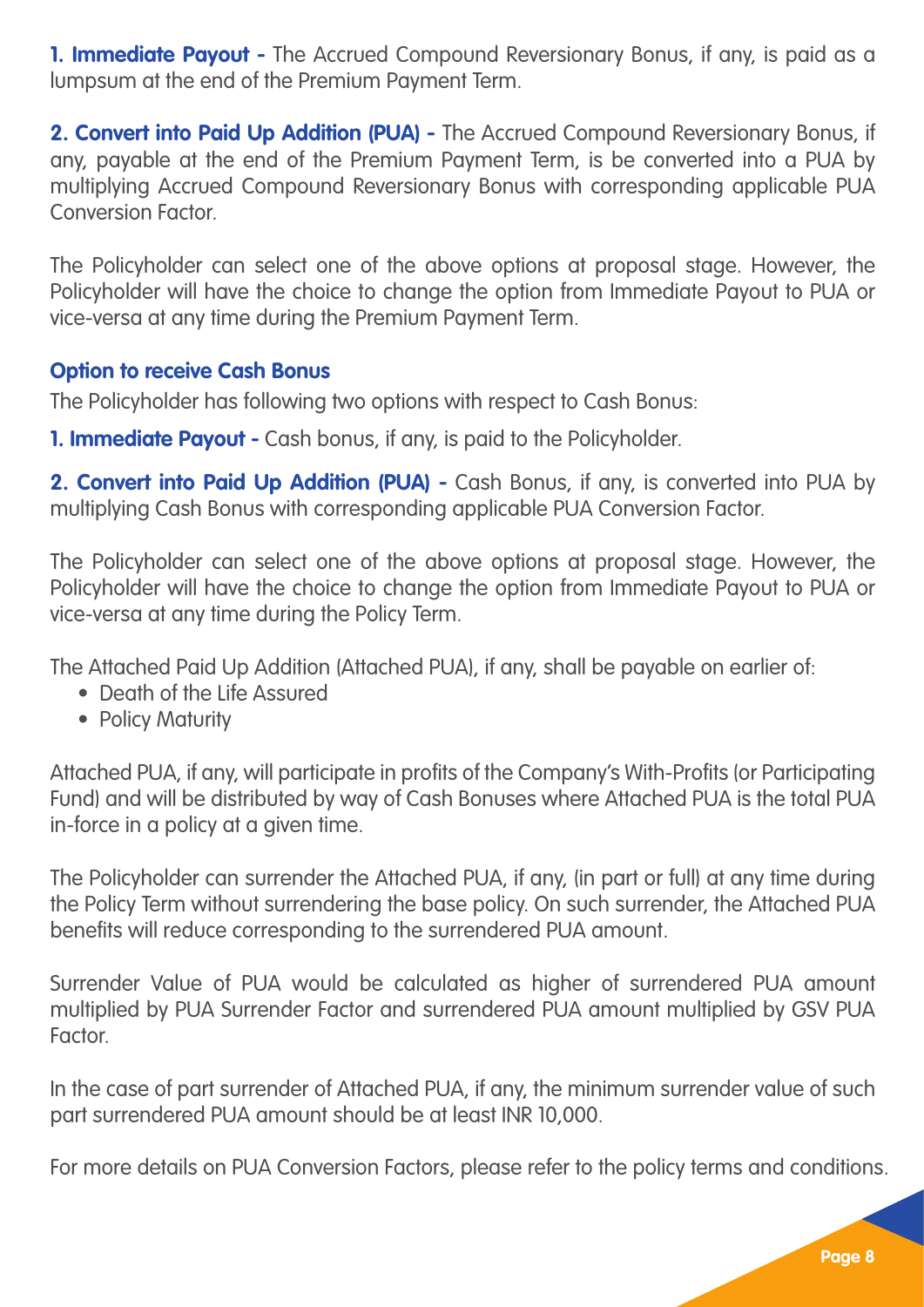#### **• Maturity Benefit**

On survival of the Life Assured to the end of the Policy Term, provided the policy is in-force i.e. all due premiums have been paid, the following benefits will be payable:

- Sum Assured on Maturity; plus
- Terminal Bonus, if any; plus
- Attached PUA, if any

where, Sum Assured on Maturity is equal to Base Sum Assured.

The policy shall terminate on payment of Maturity Benefit.

#### **• Death Benefit**

In case of unfortunate death of the Life Assured during the Policy Term, provided the policy is in- force and all due premiums have been paid as on the date of death, the Claimant(s) shall receive following benefits as lumpsum, based on the variant chosen:

| <b>Deferred Income Variant</b>                                                                                                                                                                                                                                        | <b>Immediate Income Variant</b>                                                                                                                                                       |
|-----------------------------------------------------------------------------------------------------------------------------------------------------------------------------------------------------------------------------------------------------------------------|---------------------------------------------------------------------------------------------------------------------------------------------------------------------------------------|
| On death of Life Assured during the Premium Payment Term -<br>Higher of:<br>• Sum Assured on Death plus Accrued Compound Reversionary<br>Bonus, if any, plus Terminal Bonus, if any;<br>• 105% of Total Premiums Paid, as on the date of death of the Life<br>Assured | Higher of :<br>• Sum Assured on Death plus<br>Attached PUA, if any, plus Terminal<br>Bonus, if any ;<br>• 105% of Total Premiums Paid, as on<br>the date of death of the Life Assured |
| On death of Life Assured post completion of Premium<br><b>Payment Term but during the Policy Term - Higher of:</b><br>• Sum Assured on Death plus Attached PUA, if any, plus Terminal<br>Bonus, if any;                                                               |                                                                                                                                                                                       |
| • 105% of Total Premiums Paid, as on the date of death of the<br>Life Assured                                                                                                                                                                                         |                                                                                                                                                                                       |

Where, Sum Assured on Death is defined as higher of 11 times the Annualized Premium or Base Sum Assured chosen by the Policyholder at inception of the policy.

The policy will terminate on payment of the Death Benefit to the Claimant(s).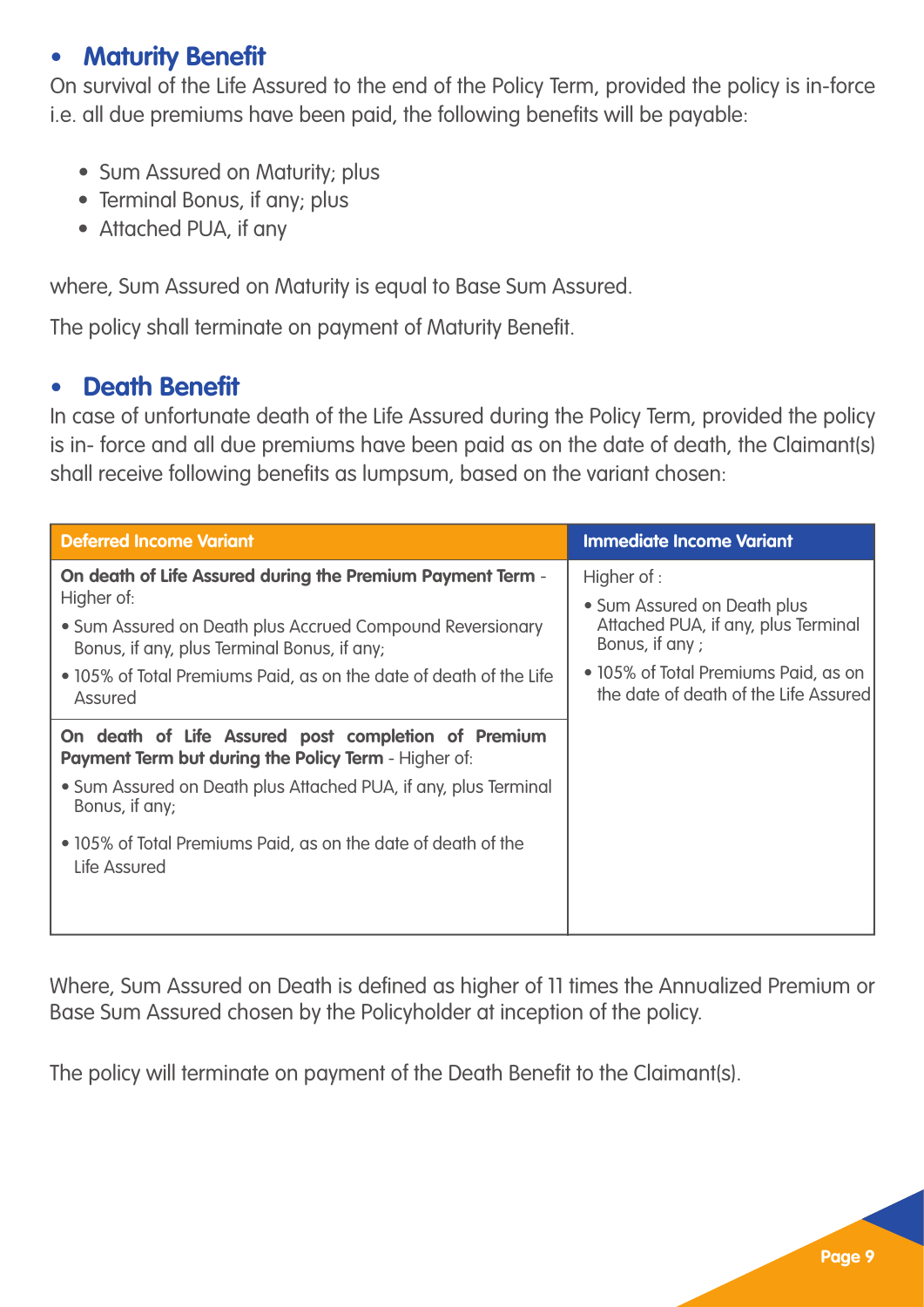#### **• Policy Loan**

Loan will be available under the policy for up to 70% of the Surrender Value under the base plan provided the policy has acquired a Surrender Value. The interest on loan is payable at the prevailing rate of interest applicable to the loan. Prevailing interest shall be equal to 10-year Benchmark G-sec effective annual yield as on last working day of last financial year, round up to the next multiple of 25 basis points plus a margin of 150 basis points. The company reserves the right to change the basis of determination of interest rate and to revise the applicable interest less frequent than annual subject to IRDAI approval. The rate of interest on loans for FY 21-22 is 8.00% p.a. Please contact us to know the prevailing rate of interest for policy loan.

For other than in-force or paid-up policies, if at any time during the term of the policy, the sum of loan outstanding and unpaid interest on loan outstanding exceeds Surrender Value of the base plan at that time; the policy will be terminated by recovering the loan outstanding amount and unpaid interest amount from the Surrender Value after giving intimation and reasonable opportunity to the Policyholder to continue the policy. The balance of Surrender Value, if any, will be paid to the Policyholder. For in-force and fully paid-up policy, the policy can't be foreclosed on the ground of outstanding loan amount including interest exceeding the Surrender Value.

Before payment of any benefit (Death, Maturity or Surrender) for a policy against which loan is availed of, the loan outstanding and the interest on loan outstanding will be recovered first and the balance, if any, will be paid to the policyholder or nominee, as applicable.

#### **• Riders**

To safeguard yourself and your family members against certain unfortunate events, we offer the following Riders with this policy at a nominal cost.

**1. Reliance Nippon Life Accidental Death Benefit Rider (UIN:121B032V02) -** Provides a lump sum equal to the Rider Sum Assured in case of Death due to Accident of Life Assured.

**2. Reliance Nippon Life Accidental Death and Disability Rider (UIN:121B017V02) -** Provides a lump sum equal to the Rider Sum Assured in case of Death due to Accident of Life Assured. In case of Total and Permanent Disability, an amount equal to the Rider Sum Assured shall be payable in equal annual installments over the 10 years under this policy.

**3. Reliance Nippon Life Accidental Death and Disability Plus Rider (UIN:121B016V02) -** Provides a lump sum equal to the Rider Sum Assured in case of Death due to Accident of Life Assured. In case of Total and Permanent Disability, an amount equal to the Rider Sum Assured shall be payable in equal annual installments over the 10 years under this policy along with waiver of future premiums under the policy.

You can choose any one of the above three riders.

**4. Reliance Nippon Life Critical Illness Rider (UIN: 121B018V01)3 -** Provides a lump sum amount equal to Rider Sum Assured if diagnosed with any of the 25 Critical Illnesses including Cancer, Heart Attack, Paralysis, Major Organ Transplant and many more.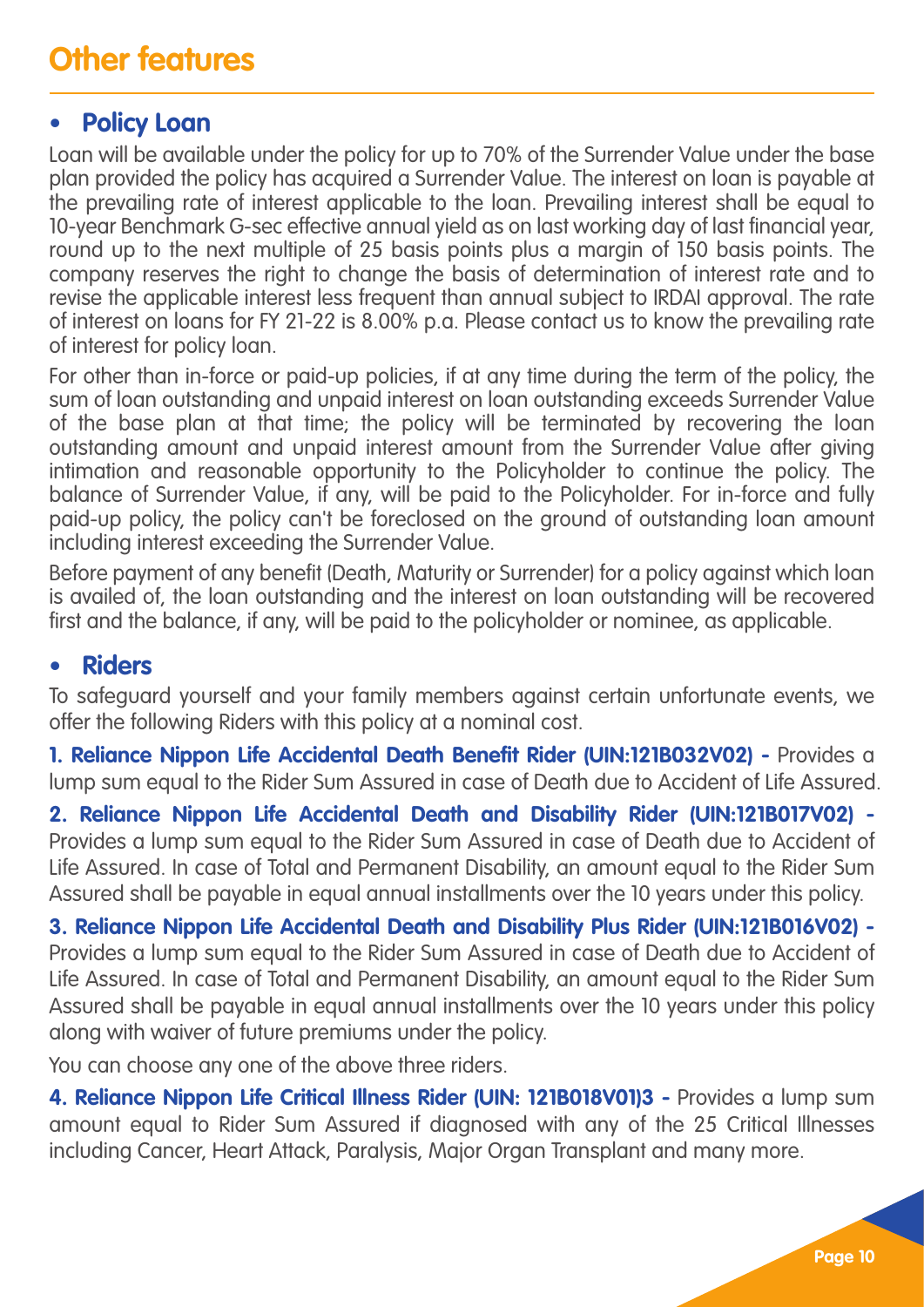Riders may be selected at the inception of the policy, if available, or on any subsequent policy anniversary (if available) subject to the rider terms and conditions.

The Rider Sum Assured cannot be higher than the Sum Assured on Death under the base policy. Riders will be offered only where the outstanding Premium Payment Term is at least 5 years. The Rider Premium Payment Term cannot be more than the Premium Payment Term of the base policy if opted at the inception of the base policy or the outstanding Premium Payment Term of the Base Policy, if taken subsequently. Rider premium should be paid along with the premium for the base policy on the due date or within the grace period. The mode and frequency of rider premium payment shall be same as the mode and frequency of premium payment under the base policy.

<sup>3</sup>Kindly refer the sales brochure for RNL Critical Illness Rider for details of illnesses covered under this rider.

For further details on all the conditions, exclusions related to the riders, please read the rider terms and conditions and rider sales brochure carefully or contact your insurance advisor.

#### **• Flexible Premium Payment Frequencies**

You have an option to pay premiums either yearly, half-yearly, quarterly or monthly. Quarterly and monthly frequencies are allowed only if the premiums are paid electronically, like through ECS/NACH or online payment. For monthly frequency, first two months' premiums will be collected in advance at the time of issuance of the policy.

Frequency loading as a percentage of Annualized Premium will be applicable as per the table below:

| <b>Frequency</b>         | Yearly | /Half- vearly | Quarterly |    |
|--------------------------|--------|---------------|-----------|----|
| <b>Frequency Loading</b> | $0\%$  | 1%            | 2%        | 4% |

#### **• High Premium Rebate**

A high premium rebate is offered under the plan as mentioned in the table below:

| <b>Annualized Premium/ PPT</b>          | 10        | 12       | 15       | 20       |
|-----------------------------------------|-----------|----------|----------|----------|
| 35,000 to less than 50,000 <sup>4</sup> | $-1.00\%$ | $-0.90%$ | $-0.80%$ | $-0.75%$ |
| 50,000 to less than 75,000              | $0.00\%$  | $0.00\%$ | 0.00%    | $0.00\%$ |
| 75,000 to less than 100,000             | 1.25%     | $1.00\%$ | 0.90%    | 0.80%    |
| 100,000 to less than 125,000            | 2.00%     | 1.75%    | 1.50%    | 1.25%    |
| 125,000 to less than 150,000            | 2.50%     | 2.00%    | $1.75\%$ | 1.50%    |
| 150,000 to less than 200,000            | 2.75%     | 2.25%    | 2.00%    | 1.75%    |
| 200,000 to less than 250,000            | 3.00%     | 2.50%    | 2.25%    | 2.00%    |
| Greater than equal to 250,000           | 3.25%     | 2.75%    | 2.50%    | 2.25%    |

<sup>4</sup>- (negative) indicates a loading on the premium rates

#### **• Grace Period for Payment of Premiums**

If you are unable to pay your premium by the due date, you will be given a grace period of 30 days (15 days for monthly mode). During the grace period the policy shall continue to remain in force along with all benefits under this policy shall be payable subject to deduction of the due and unpaid premium for that policy year.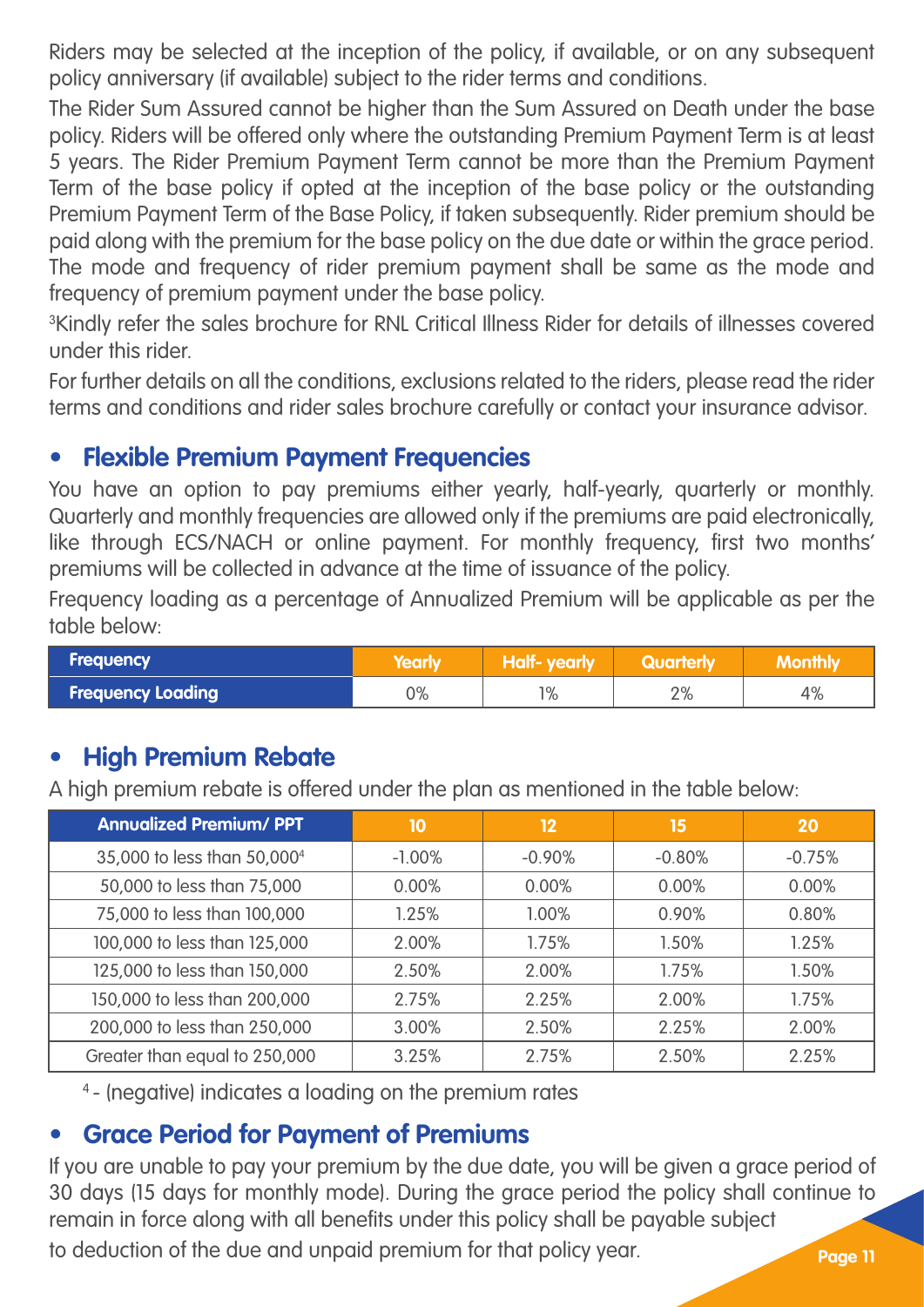#### **Premium Discontinuance**

If you discontinue the payment of premiums, your policy will either lapse or become paid-up or can be surrendered as explained below:

#### **Lapse**

If the premiums have not been paid in full for at least the first two consecutive policy years, your policy will lapse at the end of the grace period and the Death Benefit and Rider Benefit if any will cease immediately. The policy will not accrue any bonuses and no benefits will be payable, when the policy is in lapse status. However, if PUA option has been selected, Surrender Value of Attached PUA, if any, will be payable at the end of revival period. You have the flexibility to take Surrender value of Attached PUA, if any, any time during the revival period. In case of death of the life assured during the revival period, Attached PUA, if any, shall be payable.

#### **Reduced Paid-up Benefits**

If the premiums have been paid in full for at least the first two consecutive policy years and no future premiums are paid, the policy will move to reduced paid-up (or paid-up) status. Compound Reversionary Bonuses will not accrue once the policy becomes reduced paid-up.

Cash Bonus will not be payable after the policy becomes reduced paid-up. However, Cash Bonus would be payable on Attached PUA, if any.

The company may declare Terminal Bonus, if any, on reduced paid up policies that shall be payable on Death, Maturity or on policy surrender after end of Premium Payment Term.

On your policy becoming paid-up, benefits under the policy will be reduced as given below:

| <b>Benefit</b>          | When is it payable                                        | Payout                                                                                                                                                                                                                                                                                                                                   |                                                                                                        |
|-------------------------|-----------------------------------------------------------|------------------------------------------------------------------------------------------------------------------------------------------------------------------------------------------------------------------------------------------------------------------------------------------------------------------------------------------|--------------------------------------------------------------------------------------------------------|
|                         |                                                           | Deferred Income Variant                                                                                                                                                                                                                                                                                                                  | <b>Immediate Income Variant</b>                                                                        |
| Death<br><b>Benefit</b> | On death of the<br>Life Assured during<br>the Policy Term | <b>During the Premium Payment</b><br>Term<br>• Paid-Up Sum Assured on Death;<br>plus<br>• Accrued Compound Reversionary<br>Bonus, if any as on the date of<br>Paid-Up<br><b>Post completion of Premium</b><br><b>Payment Term</b><br>• Paid-up Sum Assured on Death;<br>plus<br>• Terminal Bonus, if any; plus<br>• Attached PUA, if any | • Paid-up Sum Assured on<br>Death; plus<br>• Terminal Bonus, if any;<br>plus<br>• Attached PUA, if any |
|                         |                                                           | The policy will terminate on payment of the Paid-Up Death<br>Benefit.                                                                                                                                                                                                                                                                    |                                                                                                        |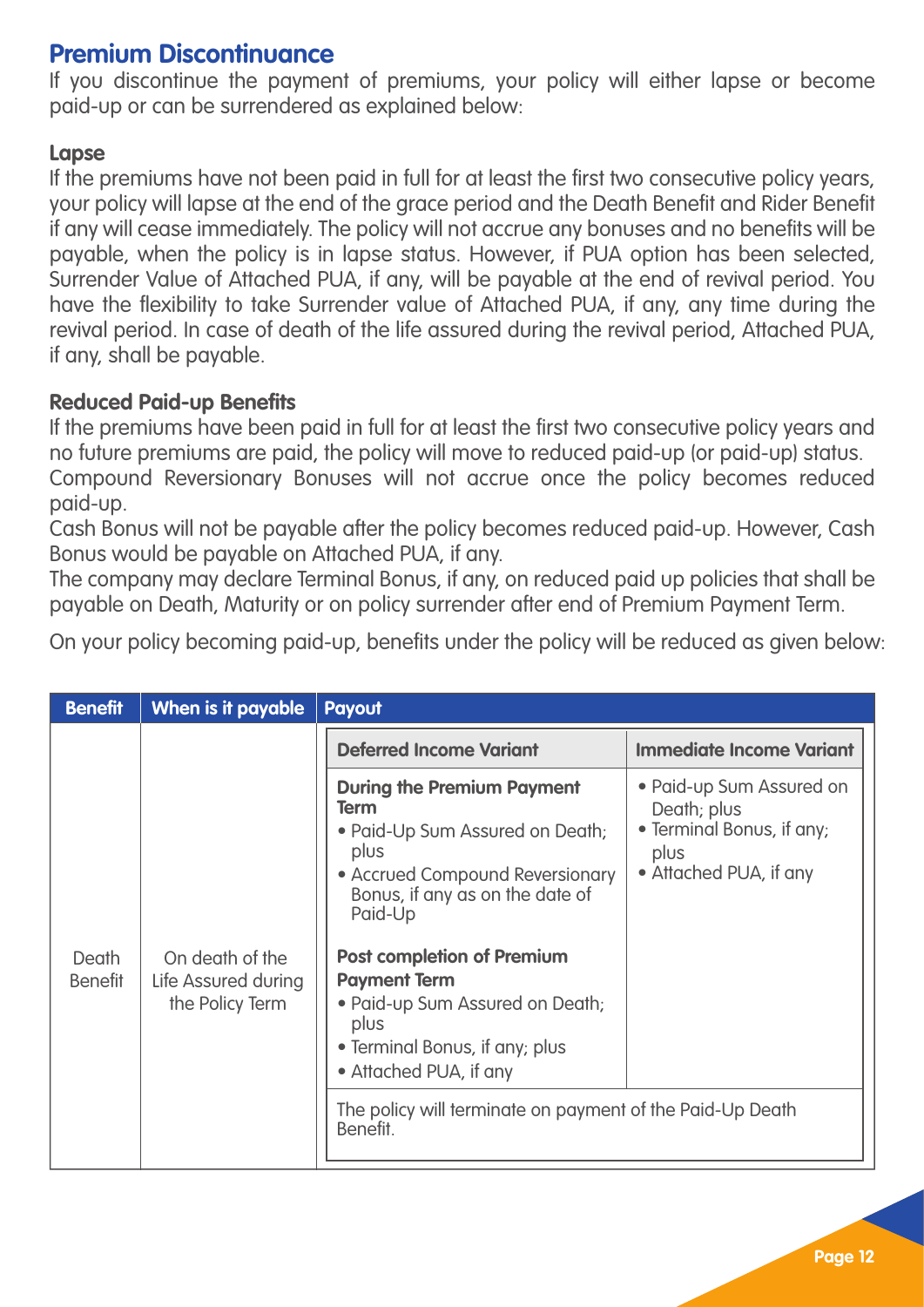|                                   | Benefit payable on                                                                                                                            | <b>Deferred Income Variant</b>                                                                                                                                                                                      | <b>Immediate Income Variant</b>       |
|-----------------------------------|-----------------------------------------------------------------------------------------------------------------------------------------------|---------------------------------------------------------------------------------------------------------------------------------------------------------------------------------------------------------------------|---------------------------------------|
| Survival<br><b>Benefit</b>        | survival of the life<br>assured from end<br>of policy year in<br>which policy<br>acquires paid up<br>value till the end of<br>the Policy Term | On completion of Premium<br><b>Payment Term - Accrued</b><br>Compound Reversionary Bonus, if<br>any, as on the date of paid up<br>Post completion of premium<br>payment term- Cash Bonus on<br>Attached PUA, if any | Cash Bonus on Attached<br>PUA, if any |
|                                   |                                                                                                                                               |                                                                                                                                                                                                                     |                                       |
|                                   |                                                                                                                                               |                                                                                                                                                                                                                     |                                       |
|                                   |                                                                                                                                               | Deferred Income Variant                                                                                                                                                                                             | <b>Immediate Income Variant</b>       |
| <b>Maturity</b><br><b>Benefit</b> | Payable on the<br>survival of the life<br>assured to the end<br>of policy term                                                                | • Paid-up Sum Assured on Maturity; plus<br>• Terminal Bonus, if any; plus<br>• Attached PUA, if any                                                                                                                 |                                       |
|                                   |                                                                                                                                               | The policy will terminate on payment of the Paid-Up Maturity<br>Benefit.                                                                                                                                            |                                       |

Where:

Paid-up Sum Assured on Death = Sum Assured on Death x Paid-up Factor

Paid-up Sum Assured on Maturity = Sum Assured on Maturity x Paid-up Factor

Number of Premiums paid

Paid-up Factor = Number of Premiums payable during the Premium Payment Term

#### **Surrender**

The policy shall acquire a Surrender Value if all due premiums have been paid in full for at least first two consecutive policy years.

The Surrender Value payable is higher of:

- Guaranteed Surrender Value
- Special Surrender Value

For more details on GSV and SSV factors, please refer to the policy terms and conditions. The policy will be terminated once it is surrendered and cannot be reinstated.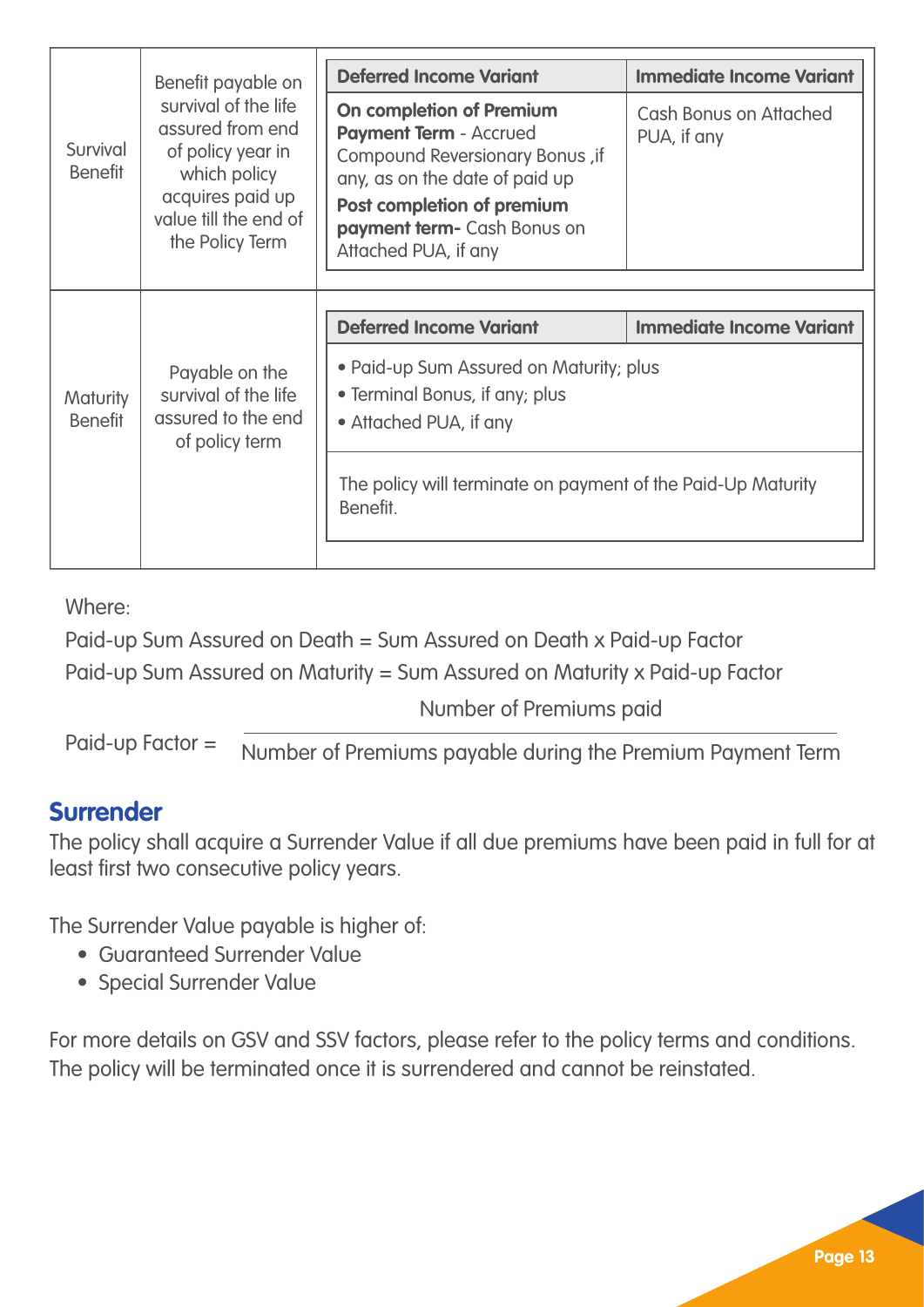#### **• Revival**

A policy in a lapsed or reduced paid-up condition can be revived during the revival period by paying the arrears of premiums along with interest at the prevailing rate of interest. The prevailing rate of interest will change from time to time. Revival period is the period of five consecutive years from the date of first unpaid premium but before the policy Maturity date. Prevailing interest rate shall be equal to 10-year Benchmark G-sec annual yield as on last working day of previous financial year, round up to the next multiple of 25 basis points plus a margin of 150 basis points. The rate of interest for revivals for FY 21-22 is 8.00% p.a. Please contact us to know the prevailing rate of interest for revival of policies.

The revival of the policy and riders, if any, will be subject to Board Approved Underwriting Policy of the Company. The revival interest rate will be declared on 1<sup>st</sup> April and will be applicable for the financial year. The company reserves the right to revise the applicable interest rate less frequently than annual and change in basis of determination of revival interest rate subject to prior IRDAI approval.

On revival, the policy will be eligible for its complete benefits and any due and unpaid benefit shall be paid immediately when the policy is revived.

### **Terms and ConditionsT&C**

#### **1. Alterations**

The Premium Payment Frequency, bonus payout option (Immediate Payout/Convert into PUA) can be changed during the Premium Payment Term or Policy Term, as applicable. No other alterations can be made under this policy.

#### **2. Tax benefit**

Premiums paid under Reliance Nippon Life Smart Zindagi Plus and rider(s) opted for, if any, may be eligible for tax exemptions, subject to the applicable tax laws and conditions. Income tax benefits under this plan and rider benefits, if any, shall be applicable as per the prevailing income tax laws and are subject to amendments from time to time. kindly consult a tax expert.

#### **3. Taxes**

Taxes, duties, cess and surcharges as levied by Tax authorities as per extant Tax Laws as amended from time to time will be levied on the base premium and on the rider premiums, if any.

In future, the company shall pass on any additional taxes levied by the Government or any statutory authority to the policyholder. The method of collection of these taxes shall be informed to the policyholders under such circumstances.

#### **4. Total Premiums Paid**

Total Premiums Paid means the sum of all premiums paid for the Base Policy excluding any extra premiums, rider premiums, if any, taxes and cess, if any.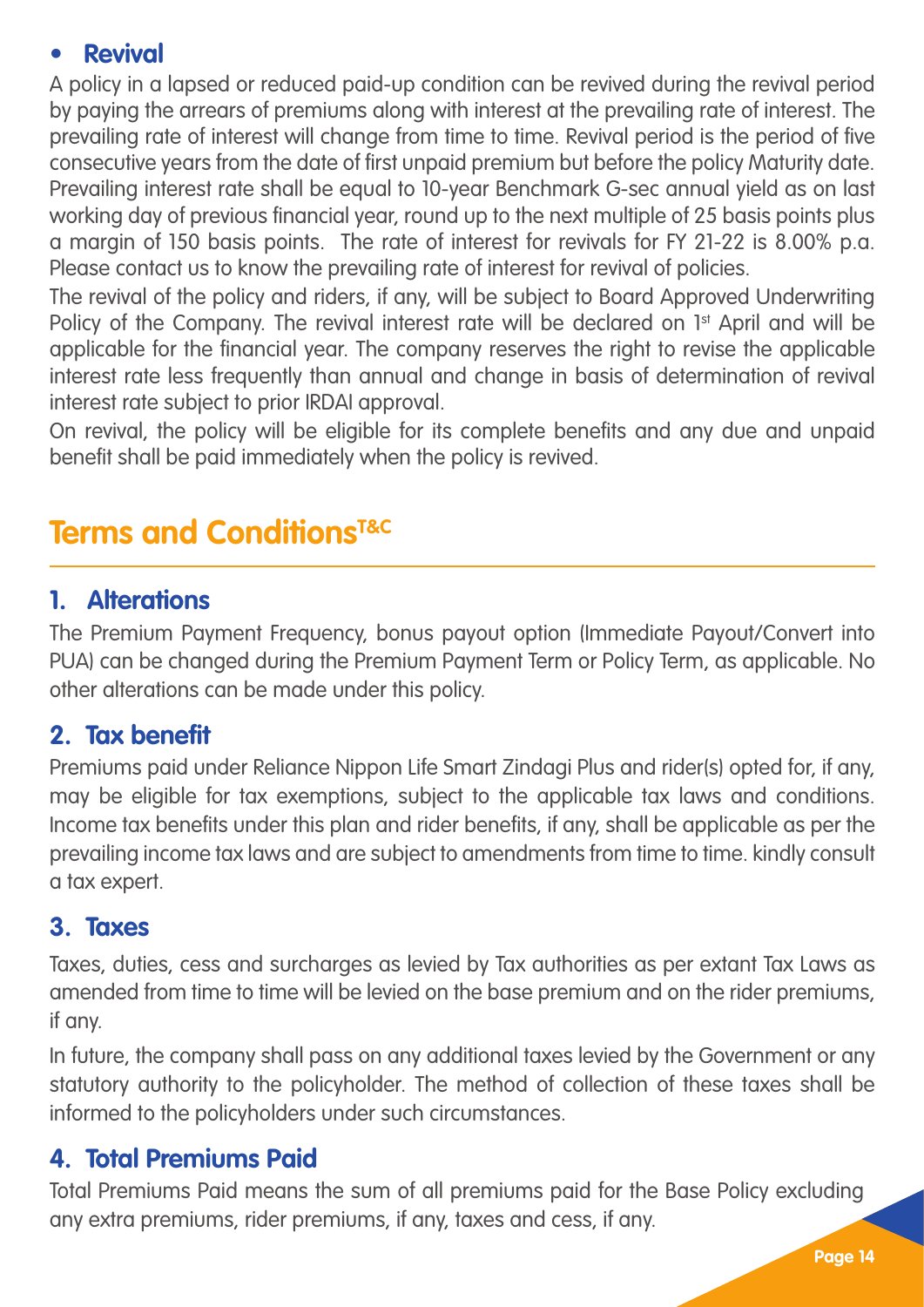#### **5. Suicide exclusion**

In case of death of Life Assured due to suicide within 12 months from the date of commencement of risk under the policy or from the date of revival of the policy, as applicable, the nominee or beneficiary of the policyholder shall be entitled to 80% of the Total Premiums PaidT&C4 till date of death or the Surrender Value available as on the date of death whichever is higher, provided the policy is in force.

#### **6. Annualized Premium**

The Annualized Premium is the amount payable in a year with respect to the Base Sum Assured chosen by you under the base plan, excluding the underwriting extra premiums, rider premium, if any, loading for premiums, if any and taxes, cess and/or levies.

Substandard lives with medical conditions or other impairments will be charged appropriate additional premiums in accordance with the Board Approved Underwriting Policy of the company.

### **7. Free look period**

In the event you are in disagreement with the terms and conditions stipulated in the Policy Document, you may wish to opt out of this plan, by stating the reasons of your disagreement in writing and return the policy to the company within 15 days of its receipt (30 days of receipt where the policy has been obtained through Distance Marketing5 mode) for cancellation. You are requested to take appropriate acknowledgement of your request letter and return of Policy Document. In such an event, the company will refund the premium paid subject to a deduction of a proportionate risk premium for the period of cover and the expenses incurred by the Company on your medical examination, if any, and stamp duty charges.

Please note that if the policy is opted through Insurance Repository ('IR'), the computation of the said Free Look Period will be from the date of the email informing policy credit in IR.

Any request received for free look cancellation of the policy shall be processed and premium refunded within 15 days of receipt of the request.

5Distance Marketing includes every activity of solicitation (including lead generation) and sale of insurance products through the following modes:

(i) Voice mode, which includes telephone-calling:

(ii) Short Messaging services (SMS):

(iii) Electronic mode which includes e-mail, internet and interactive television (DTH):

(iv) Physical mode which includes direct postal mail and newspaper & magazine inserts; and

(v) Solicitation through any means of communication other than in person.

#### **8. Nomination & Assignment**

Nomination is allowed as per Section 39 of the Insurance Act, 1938, as amended from time to time. Assignment is allowed under this plan as per Section 38 of the Insurance Act, 1938, as amended from time to time.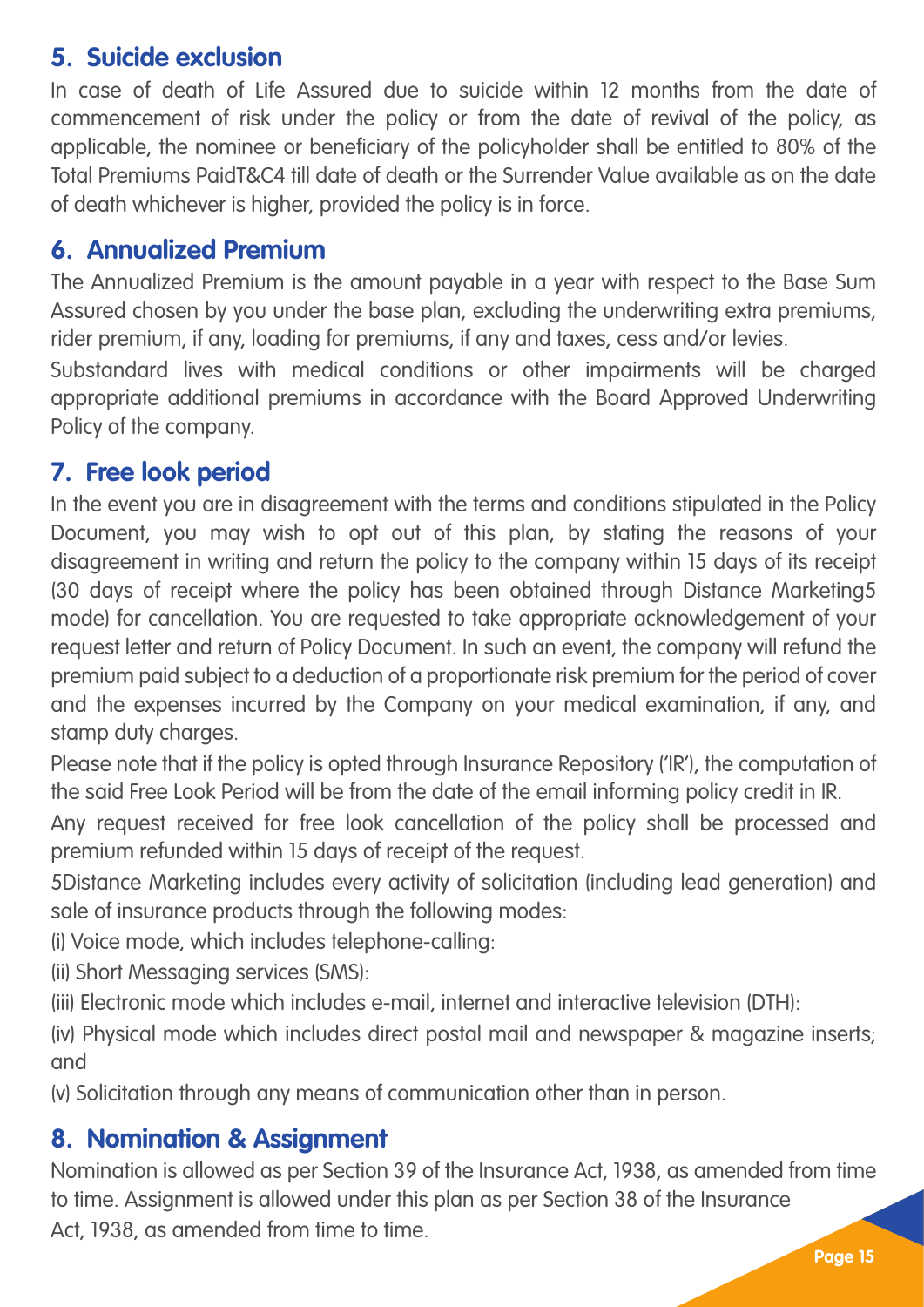#### **9. Section 41 of the Insurance Act, 1938, as amended from time to time**

No person shall allow or offer to allow, either directly or indirectly, as an inducement to any person to take out or renew or continue an insurance in respect of any kind of risk relating to lives or property in India, any rebate of the whole or part of the commission payable or any rebate of the premium shown on the Policy, nor shall any person taking out or renewing or continuing a Policy accept any rebate, except such rebate as may be allowed in accordance with the published prospectuses or tables of the insurer.

#### **10. Section 45 of the Insurance Act, 1938, as amended from time to time**

1) No policy of life insurance shall be called in question on any ground whatsoever after the expiry of three years from the date of the policy, i.e., from the date of issuance of the policy or the date of commencement of risk or the date of revival of the policy or the date of the rider to the policy, whichever is later. 2) A policy of life insurance may be called in question at any time within three years from the date of issuance of the policy or the date of commencement of risk or the date of revival of the policy or the date of the rider to the policy, whichever is later, on the ground of fraud: Provided that the insurer shall have to communicate in writing to the insured or the legal representatives or nominees or assignees of the insured the grounds and materials on which such decision is based. 3) Notwithstanding anything contained in sub-section (2), no insurer shall repudiate a life insurance policy on the ground of fraud if the insured can prove that the mis-statement of or suppression of a material fact was true to the best of his knowledge and belief or that there was no deliberate intention to suppress the fact or that such mis-statement of or suppression of a material fact are within the knowledge of the insurer: Provided that in case of fraud, the onus of disproving lies upon the beneficiaries, in case the policyholder is not alive. 4) A policy of life insurance may be called in question at any time within three years from the date of issuance of the policy or the date of commencement of risk or the date of revival of the policy or the date of the rider to the policy, whichever is later, on the ground that any statement of or suppression of a fact material to the expectancy of the life of the insured was incorrectly made in the proposal or other document on the basis of which the policy was issued or revived or rider issued: Provided that the insurer shall have to communicate in writing to the insured or the legal representatives or nominees or assignees of the insured the grounds and materials on which such decision to repudiate the policy of life insurance is based: Provided further that in case of repudiation of the policy on the ground of misstatement or suppression of a material fact, and not on the ground of fraud, the premiums collected on the policy till the date of repudiation shall be paid to the insured or the legal representatives or nominees or assignees of the insured within a period of ninety days from the date of such repudiation. 5) Nothing in this section shall prevent the insurer from calling for proof of age at any time if he is entitled to do so, and no policy shall be deemed to be called in question merely because the terms of the policy are adjusted on subsequent proof that the age of the life insured was incorrectly stated in the proposal.